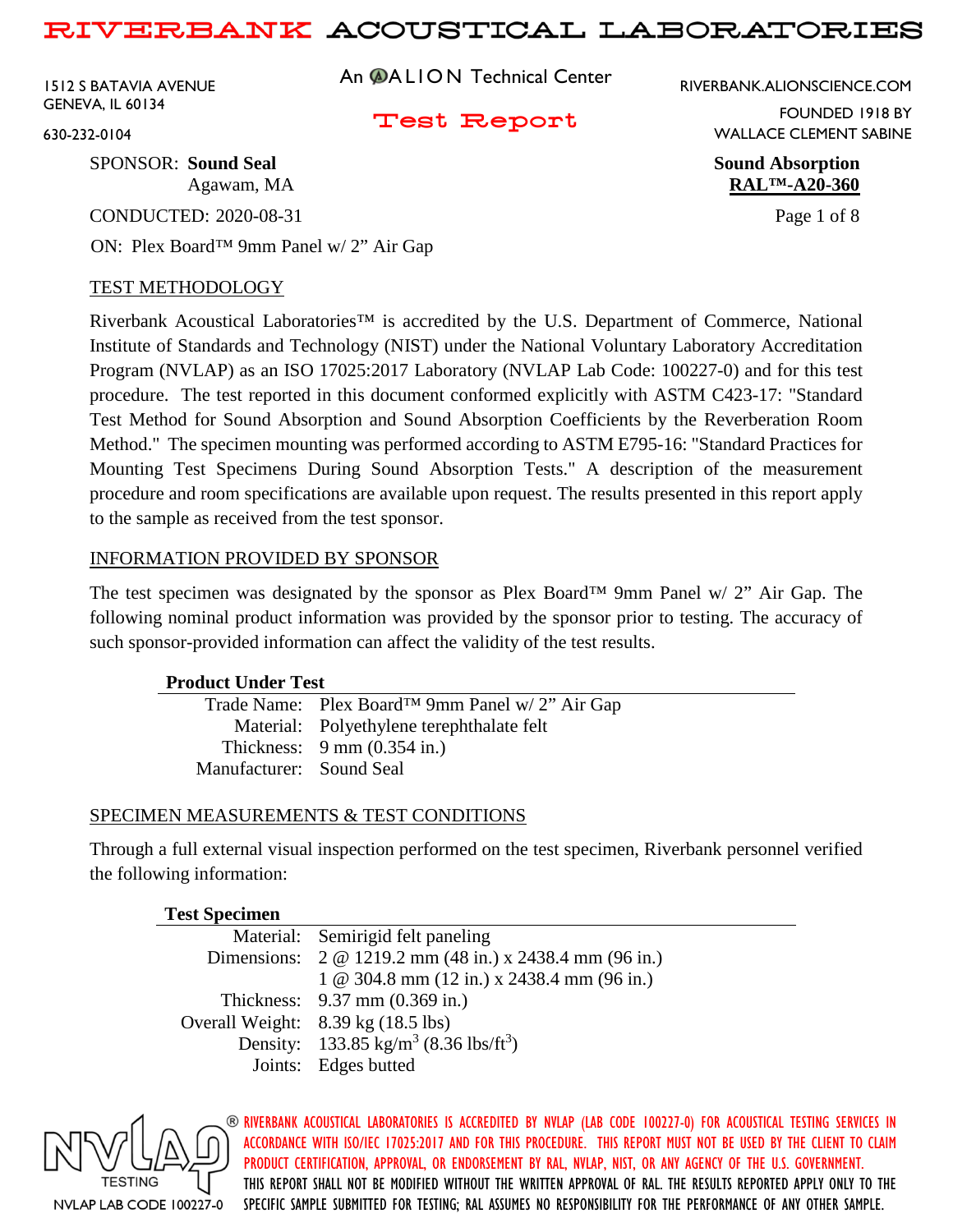1512 S BATAVIA AVENUE GENEVA, IL 60134 630-232-0104

An **@ALION** Technical Center

RIVERBANK.ALIONSCIENCE.COM

Test Report

FOUNDED 1918 BY WALLACE CLEMENT SABINE

**Sound Seal RAL™-A20-360**

#### **Overall Specimen Properties**

Size: 2.74 m (108.0 in) wide by 2.44 m (96.0 in) long Thickness: 0.01 m (0.369 in) Weight: 8.39 kg (18.5 lbs) Mass per Unit Area: 1.25 kg/m² (0.26 lbs/ft²) Calculation Area:  $6.689 \text{ m}^2$  (72. ft<sup>2</sup>)

#### **Test Environment**

| Room Volume: $291.98 \text{ m}^3$ |                                                                                        |
|-----------------------------------|----------------------------------------------------------------------------------------|
|                                   | Temperature: 22.9 °C $\pm$ 0.0 °C (Requirement: $\geq$ 10 °C and $\leq$ 5 °C change)   |
|                                   | Relative Humidity: 57.6 % $\pm$ 1.4 % (Requirement: $\geq$ 40 % and $\leq$ 5 % change) |
|                                   | Barometric Pressure: 98.2 kPa (Requirement not defined)                                |

#### MOUNTING METHOD

Type F-50 Mounting: The test specimen was laid across a regularly-spaced array of 50.8 mm (2 in.) thick wooden spacers, creating an air space between the test specimen and the horizontal test surface. The numeral suffix in the mounting designation is defined in ASTM E795-16 as the thickness of the spacers in millimeters, rounded to the nearest integer multiple of 5. Perimeter edges were sealed with metal framing and duct tape.



RIVERBANK ACOUSTICAL LABORATORIES IS ACCREDITED BY NVLAP (LAB CODE 100227-0) FOR ACOUSTICAL TESTING SERVICES IN ACCORDANCE WITH ISO/IEC 17025:2017 AND FOR THIS PROCEDURE. THIS REPORT MUST NOT BE USED BY THE CLIENT TO CLAIM PRODUCT CERTIFICATION, APPROVAL, OR ENDORSEMENT BY RAL, NVLAP, NIST, OR ANY AGENCY OF THE U.S. GOVERNMENT. THIS REPORT SHALL NOT BE MODIFIED WITHOUT THE WRITTEN APPROVAL OF RAL. THE RESULTS REPORTED APPLY ONLY TO THE SPECIFIC SAMPLE SUBMITTED FOR TESTING; RAL ASSUMES NO RESPONSIBILITY FOR THE PERFORMANCE OF ANY OTHER SAMPLE.

2020-08-31 Page 2 of 8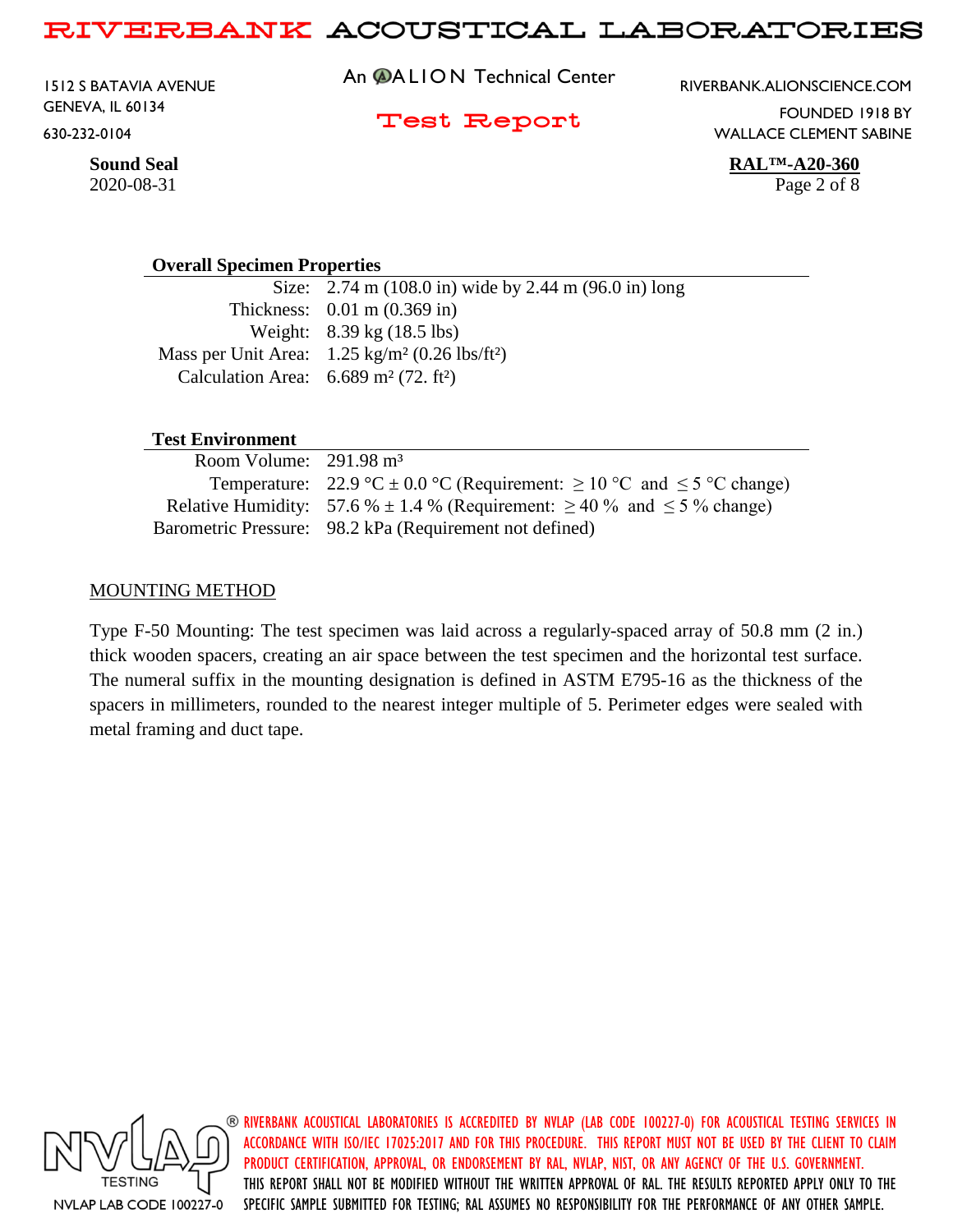1512 S BATAVIA AVENUE GENEVA, IL 60134 630-232-0104

An **@ALION** Technical Center

Test Report

RIVERBANK.ALIONSCIENCE.COM

FOUNDED 1918 BY WALLACE CLEMENT SABINE

**Sound Seal RAL™-A20-360** 2020-08-31 Page 3 of 8



Figure 1 – Specimen mounted in test chamber



Figure 2 – Specimen partially installed, spacer array

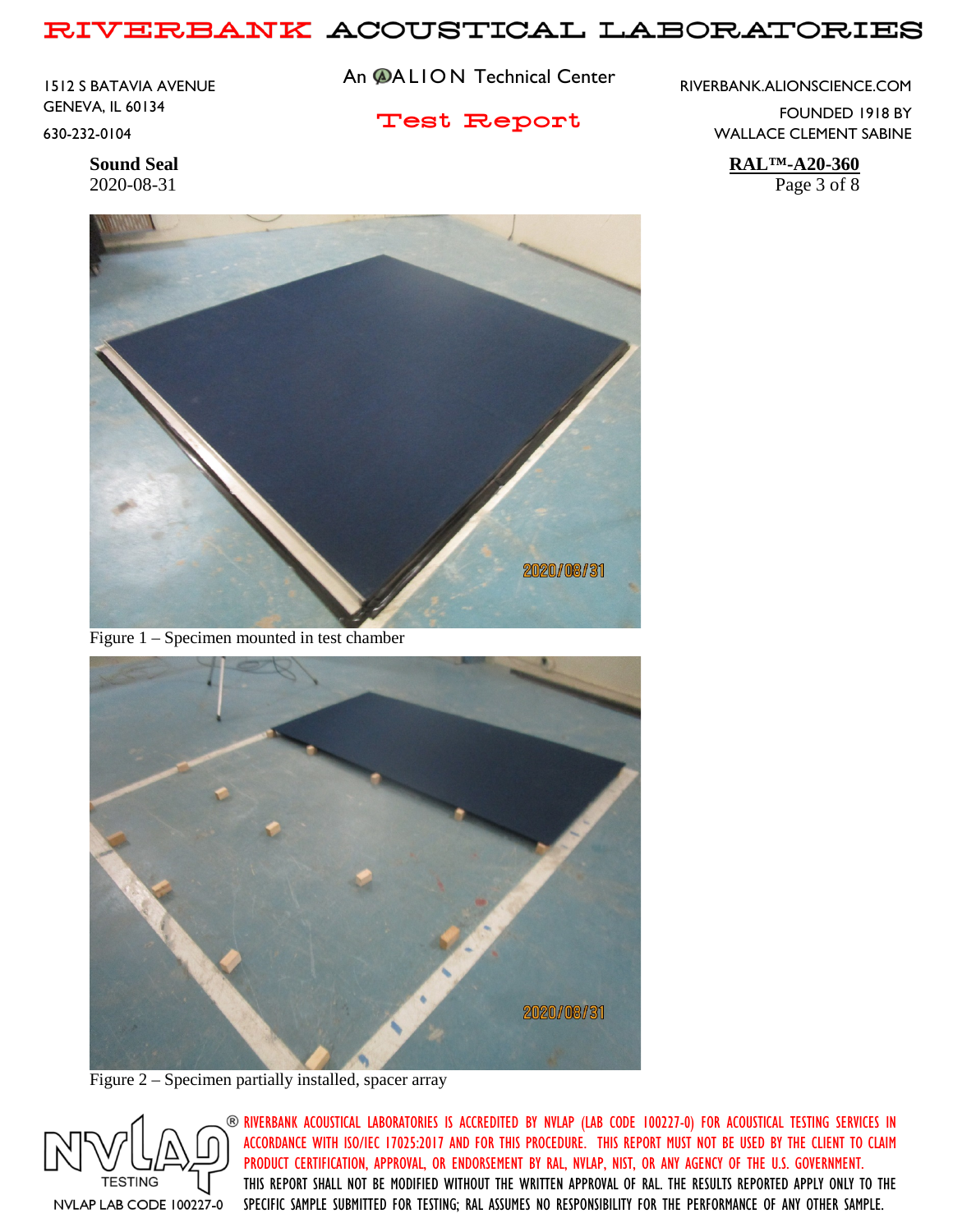1512 S BATAVIA AVENUE GENEVA, IL 60134 630-232-0104

An **@ALION** Technical Center

RIVERBANK.ALIONSCIENCE.COM

Test Report

FOUNDED 1918 BY WALLACE CLEMENT SABINE

**Sound Seal RAL™-A20-360** 2020-08-31 Page 4 of 8

#### TEST RESULTS

Specimen total absorption and absorption coefficient are tabulated at the eighteen standard frequencies. A graphic presentation of the data and additional information appear on the following pages.

| 1/3 Octave Center |                         |                         |             |
|-------------------|-------------------------|-------------------------|-------------|
| Frequency         | <b>Total Absorption</b> | <b>Total Absorption</b> | Absorption  |
| (Hz)              | (m <sup>2</sup> )       | (Sabins)                | Coefficient |
| 100               | 0.42                    | 4.53                    | 0.06        |
| $** 125$          | 0.46                    | 4.96                    | 0.07        |
| 160               | 0.68                    | 7.36                    | 0.10        |
| 200               | 0.95                    | 10.26                   | 0.14        |
| ** 250            | 0.89                    | 9.61                    | 0.13        |
| 315               | 1.58                    | 16.97                   | 0.24        |
| 400               | 1.98                    | 21.31                   | 0.30        |
| $** 500$          | 2.79                    | 30.01                   | 0.42        |
| 630               | 3.68                    | 39.62                   | 0.55        |
| 800               | 4.54                    | 48.89                   | 0.68        |
| ** 1000           | 5.32                    | 57.22                   | 0.79        |
| 1250              | 5.80                    | 62.42                   | 0.87        |
| 1600              | 6.04                    | 65.03                   | 0.90        |
| ** 2000           | 5.96                    | 64.13                   | 0.89        |
| 2500              | 5.61                    | 60.36                   | 0.84        |
| 3150              | 4.95                    | 53.32                   | 0.74        |
| ** 4000           | 5.09                    | 54.80                   | 0.76        |
| 5000              | 5.95                    | 63.99                   | 0.89        |
|                   |                         |                         |             |

**SAA = 0.56 NRC = 0.55**

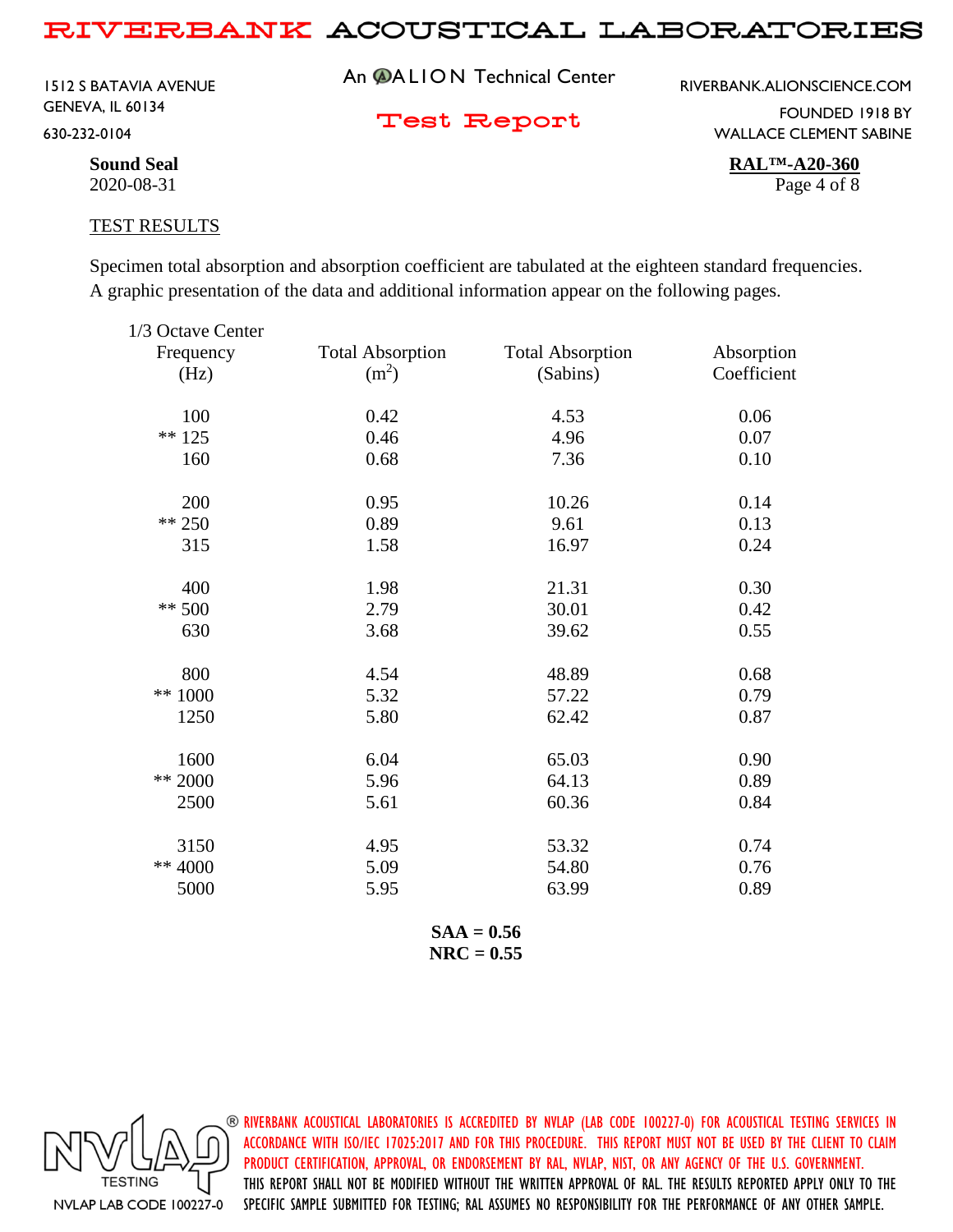1512 S BATAVIA AVENUE GENEVA, IL 60134 630-232-0104

An **@ALION** Technical Center

RIVERBANK.ALIONSCIENCE.COM

Test Report

FOUNDED 1918 BY WALLACE CLEMENT SABINE

**Sound Seal RAL™-A20-360** 2020-08-31 Page 5 of 8

#### TEST RESULTS (continued)

The sound absorption average (SAA) is defined in ASTM C423-17 Section 3.1.1 as the arithmetic average of the sound absorption coefficients of a material for the twelve one-third octave bands from 200 Hz through 2500 Hz, inclusive, rounded to the nearest integer multiple of 0.01.

The noise reduction coefficient (NRC) is defined from previous versions of ASTM C423 as the arithmetic average of the sound absorption coefficients at 250 Hz, 500 Hz, 1000 Hz, and 2000 Hz, rounded to the nearest integer multiple of 0.05.

Tested by  $\ell$  / are  $\lambda$  elaby Report by  $\ell$  and  $\ell$ Marc Sciaky  $\sqrt{\phantom{a}}$  Malcolm Kelly *Senior Experimentalist Acoustical Test Engineer* Approved b Eric P. Wolfram *Laboratory Manager* Digitally signed by Eric P Wolfram Location: Geneva, IL Date: 2020.09.24 16:59:43 -05'00'



 $\circledast$  riverbank acoustical laboratories is accredited by nylap (lab code 100227-0) for acoustical testing services in ACCORDANCE WITH ISO/IEC 17025:2017 AND FOR THIS PROCEDURE. THIS REPORT MUST NOT BE USED BY THE CLIENT TO CLAIM PRODUCT CERTIFICATION, APPROVAL, OR ENDORSEMENT BY RAL, NVLAP, NIST, OR ANY AGENCY OF THE U.S. GOVERNMENT. THIS REPORT SHALL NOT BE MODIFIED WITHOUT THE WRITTEN APPROVAL OF RAL. THE RESULTS REPORTED APPLY ONLY TO THE SPECIFIC SAMPLE SUBMITTED FOR TESTING; RAL ASSUMES NO RESPONSIBILITY FOR THE PERFORMANCE OF ANY OTHER SAMPLE.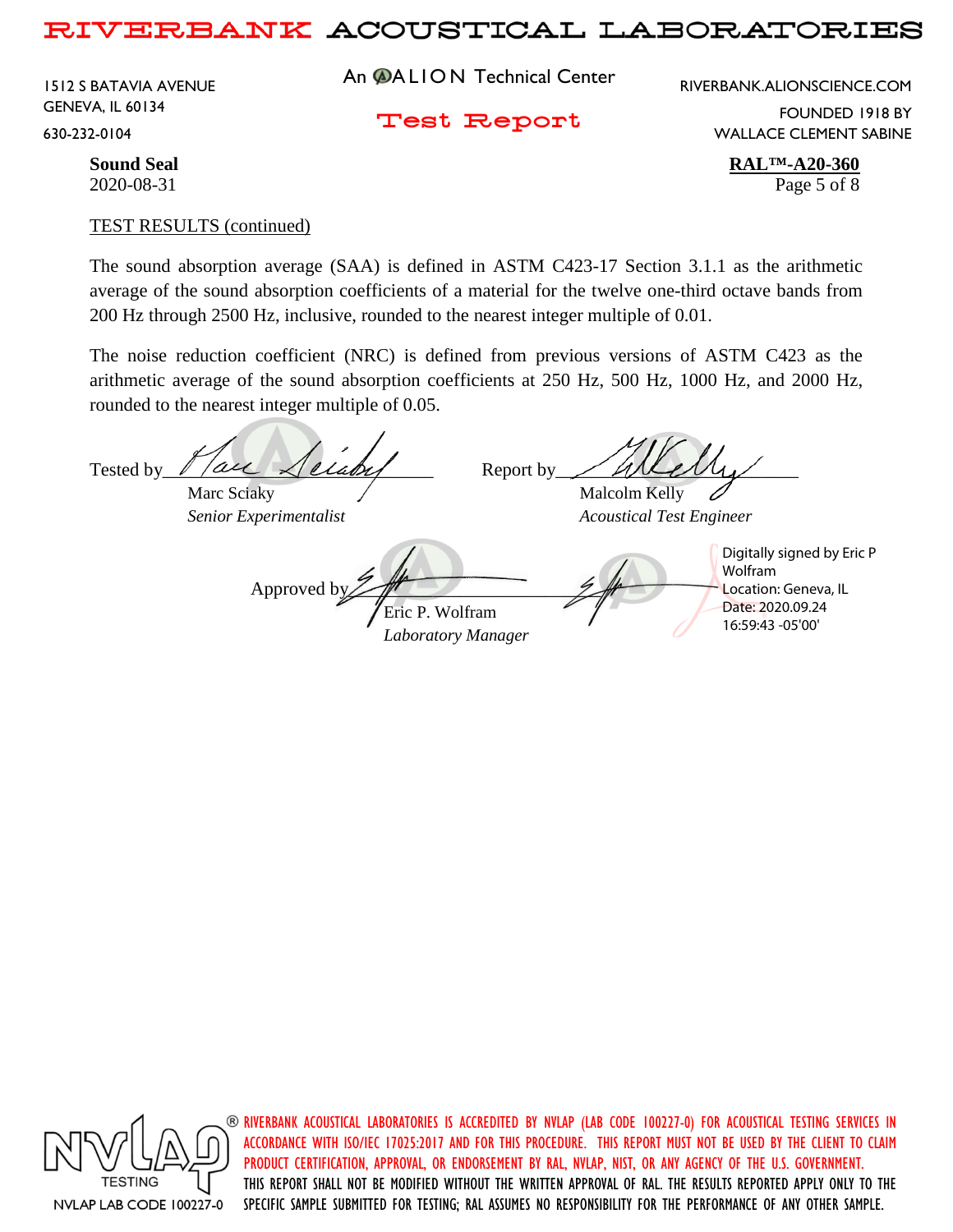1512 S BATAVIA AVENUE GENEVA, IL 60134 630-232-0104

2020-08-31 Page 6 of 8

An **@ALION** Technical Center

RIVERBANK.ALIONSCIENCE.COM

# Test Report

FOUNDED 1918 BY WALLACE CLEMENT SABINE

**Sound Seal RAL™-A20-360**

# **SOUND ABSORPTION REPORT**

Plex Board™ 9mm Panel w/ 2" Air Gap



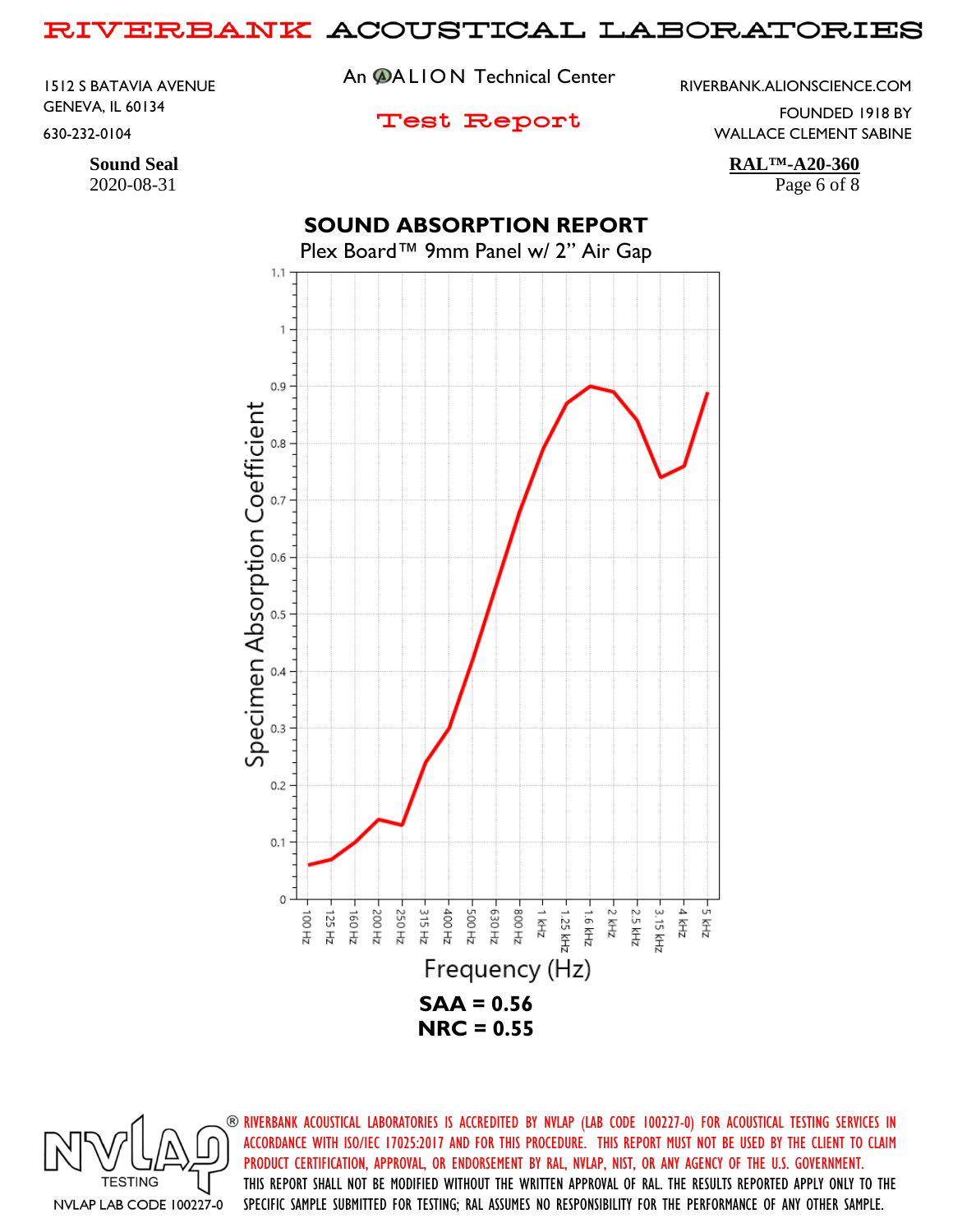1512 S BATAVIA AVENUE GENEVA, IL 60134 630-232-0104

An **@ALION** Technical Center

RIVERBANK.ALIONSCIENCE.COM

Test Report

FOUNDED 1918 BY WALLACE CLEMENT SABINE

**Sound Seal RAL™-A20-360** 2020-08-31 Page 7 of 8

#### **APPENDIX A: Extended Frequency Range Data**

Specimen: Plex Board™ 9mm Panel w/ 2" Air Gap (See Full Report)

*The following non-accredited data were obtained in accordance with ASTM C423-17, but extend beyond the defined frequency range of 100Hz to 5,000Hz. These unofficial results are representative of the RAL test environment only and intended for research & comparison purposes.* 

| 1/3 Octave Band         |                         |                   |
|-------------------------|-------------------------|-------------------|
| <b>Center Frequency</b> | <b>Total Absorption</b> | <b>Absorption</b> |
| (Hz)                    | (Sabins)                | Coefficient       |
| 31.5                    | 4.05                    | 0.06              |
| 40                      | 4.60                    | 0.06              |
| 50                      | 6.37                    | 0.09              |
| 63                      | 6.70                    | 0.09              |
| 80                      | 7.30                    | 0.10              |
| 100                     | 4.53                    | 0.06              |
| 125                     | 4.96                    | 0.07              |
| 160                     | 7.36                    | 0.10              |
| 200                     | 10.26                   | 0.14              |
| 250                     | 9.61                    | 0.13              |
| 315                     | 16.97                   | 0.24              |
| 400                     | 21.31                   | 0.30              |
| 500                     | 30.01                   | 0.42              |
| 630                     | 39.62                   | 0.55              |
| 800                     | 48.89                   | 0.68              |
| 1000                    | 57.22                   | 0.79              |
| 1250                    | 62.42                   | 0.87              |
| 1600                    | 65.03                   | 0.90              |
| 2000                    | 64.13                   | 0.89              |
| 2500                    | 60.36                   | 0.84              |
| 3150                    | 53.32                   | 0.74              |
| 4000                    | 54.80                   | 0.76              |
| 5000                    | 63.99                   | 0.89              |
| 6300                    | 66.67                   | 0.93              |
| 8000                    | 69.49                   | 0.97              |
| 10000                   | 74.02                   | 1.03              |
| 12500                   | 79.37                   | 1.10              |